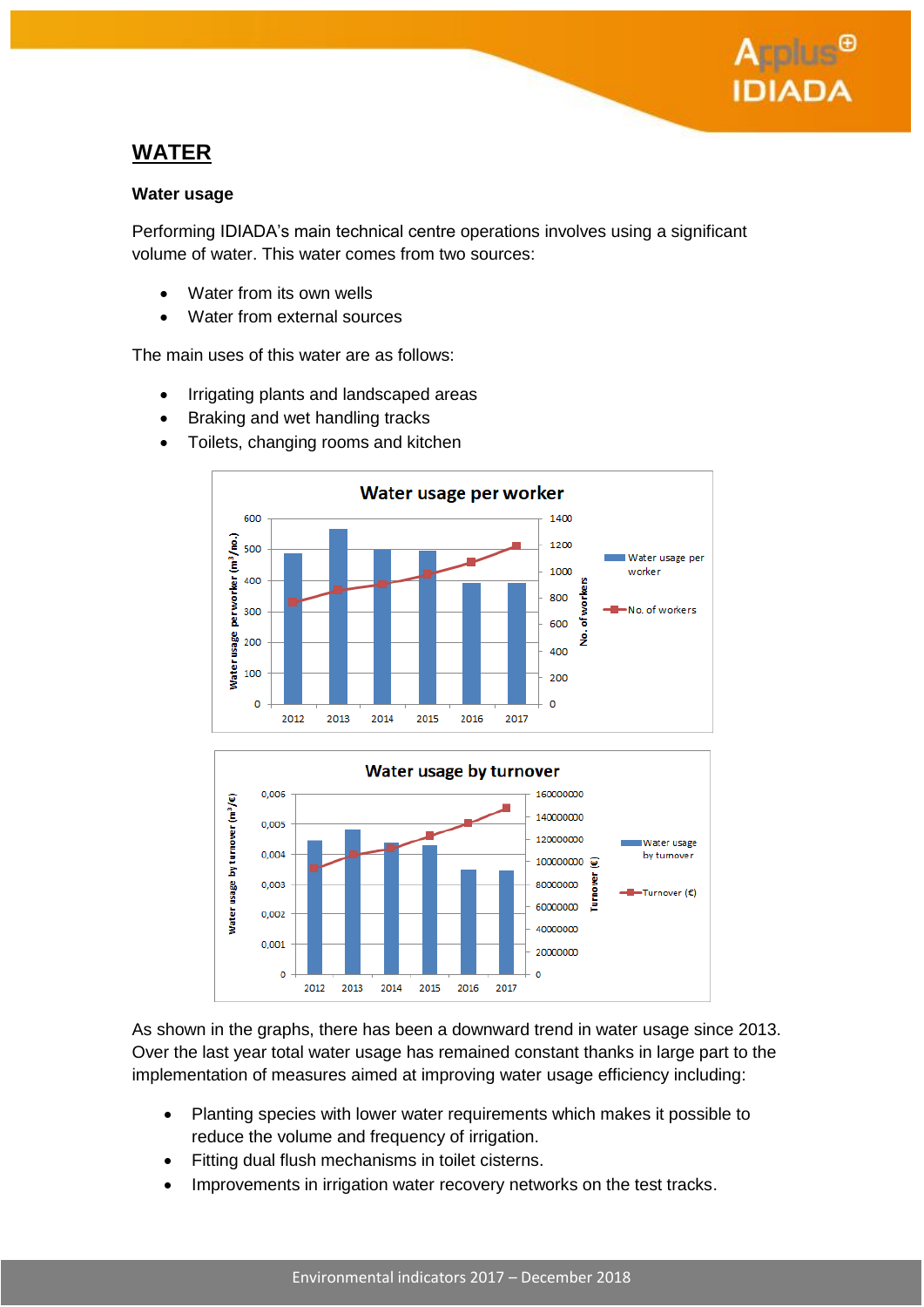

## **WASTE**

#### **Waste generation**

In 2017 IDIADA's daily operations generated 32 different types of waste, all of which are managed by authorised companies.



In terms of total figures, 1.05 tons were generated in 2017 per worker, of which 0.30 tons are hazardous waste and 0.76 tons non-hazardous waste.

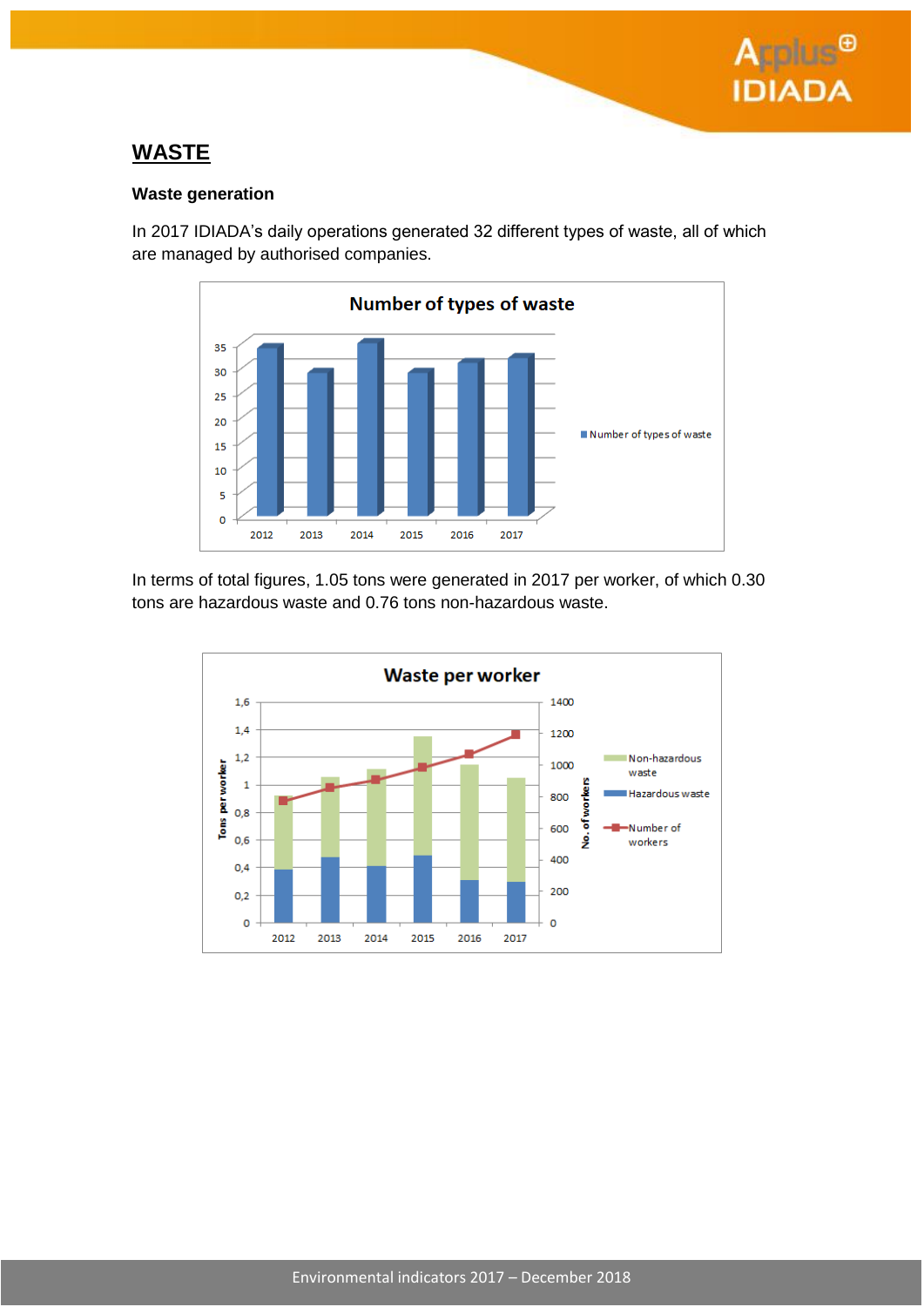



Where possible all waste generated at IDIADA is separated by type at source to help with management and recovery.

IDIADA is also continuing to step up its commitment to cutting waste generation. To this end it has run awareness campaigns for its employees, including giving each worker a cup to cut down on plastic cup usage at water coolers and drinking water fountains.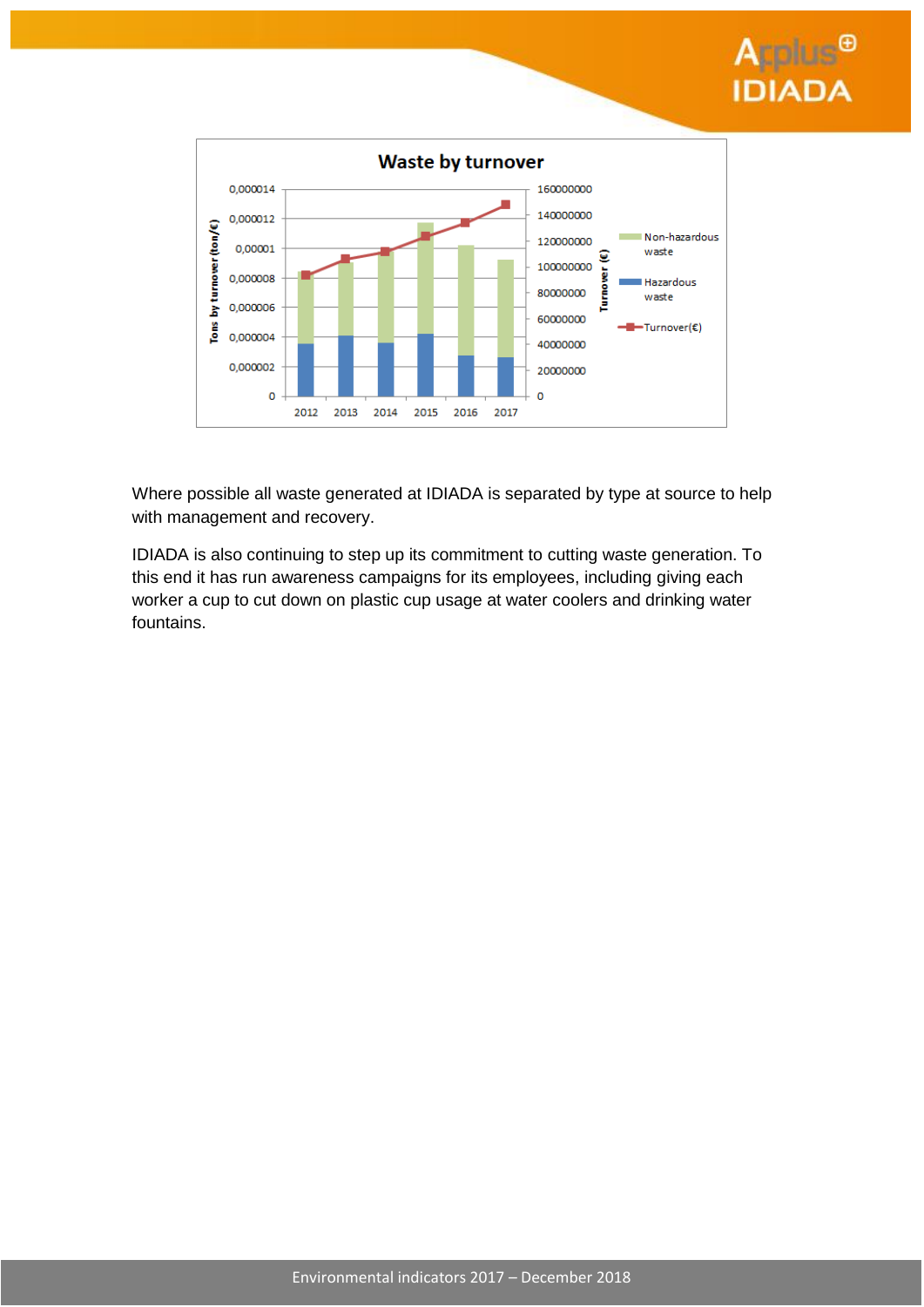

# **ATMOSPHERE**

### **Emissions into the atmosphere**

The kind of operations conducted at IDIADA entails the use of various types of fuels including petrol, diesel, LPG and LNG. This in turn results in the emission into the atmosphere of CO<sub>2</sub>.

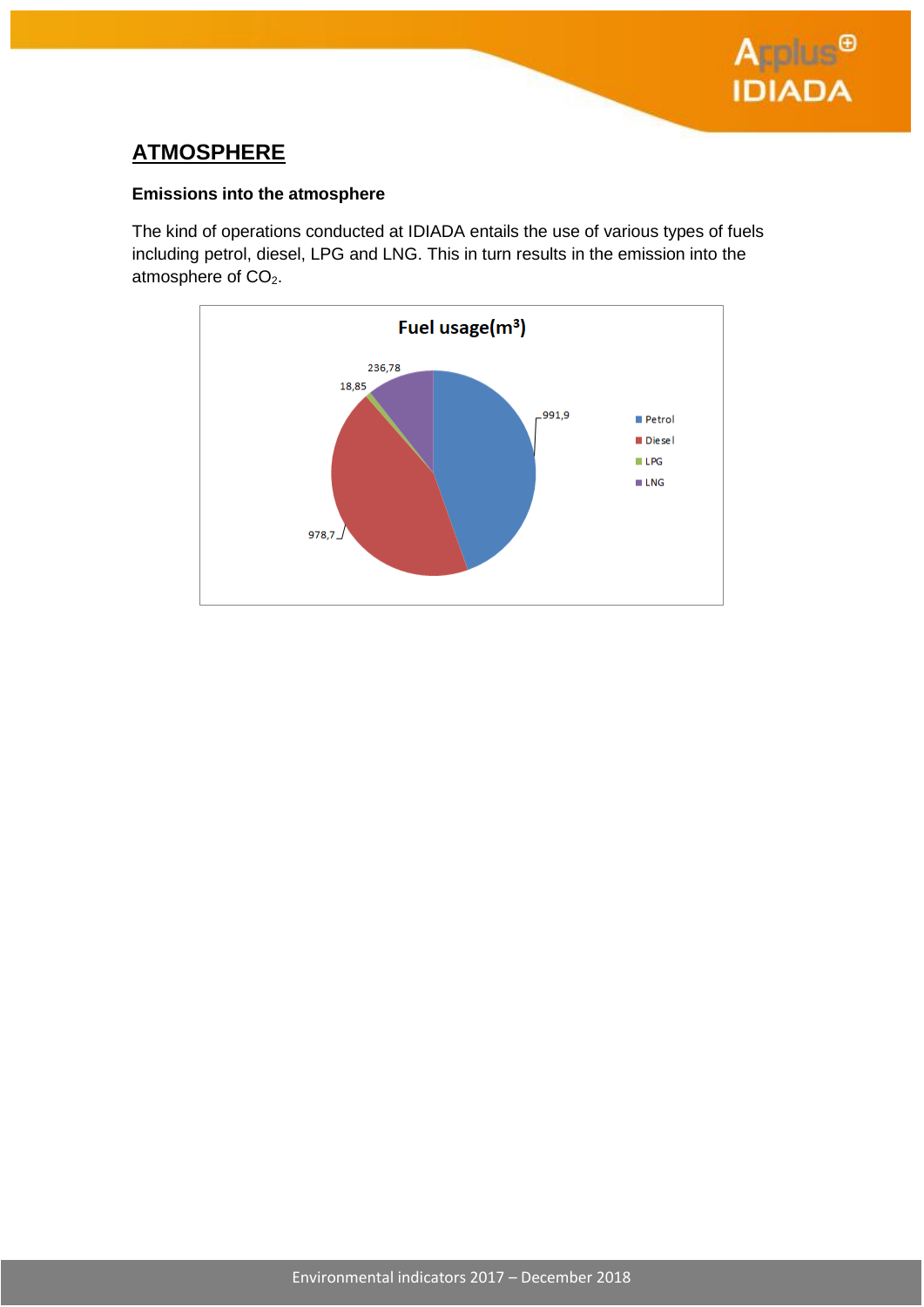# **ELECTRICITY**

### **Electricity usage**

Over recent years IDIADA has implemented a raft of measures to cut its electricity usage. These measures include the following:

- Systematic installation of network analysers in main panels and more efficient VRV HVAC systems, screw compressors with inverter technology and remote management for improved monitoring.
- Replacing fluorescent tubes by more efficient similar ones.
- Changes in lighting involving new technologies such as LEDs.

In addition, in order to ensure continuous improvement other measures aimed at reducing usage are under study such as:

- Implementation of a new lighting system in the petrol station area consisting of LED technology equipment with built-in presence sensors.
- Bringing in a common procedure for all new facilities to be built which sets minimum energy efficiency standards.